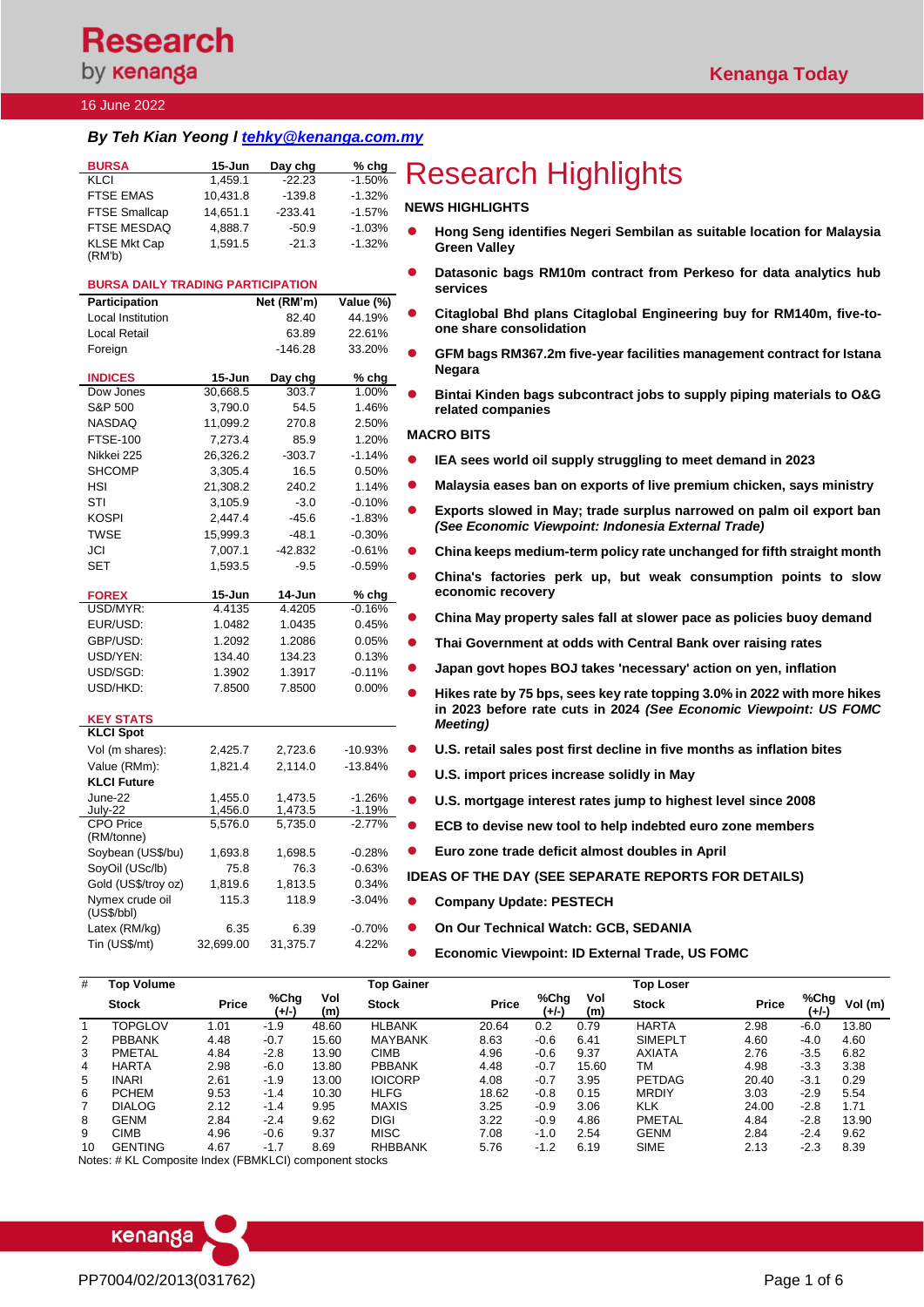## **Corporate News**

#### • **Hong Seng identifies Negeri Sembilan as suitable location for Malaysia Green Valley**

Hong Seng Consolidated Bhd on Wednesday announced that it has issued a letter of intent (LoI) to Invest NS to explore the possibilities towards forming a strategic partnership for the development of five parcels of leasehold land in Seremban, Negeri Sembilan measuring approximately 284.75 acres into Malaysia Green Valley (MGV). Invest NS is a solution centre set up by the Negeri Sembilan state government to assist investors in setting up new operations and expanding their existing operations in the state. In a statement, Hong Seng said MGV is envisioned to be a green industrial park designed for research and development, and manufacture cost effective and sustainable renewable energy products and the related supply chain businesses. *(The Edge Markets)*

#### • **Datasonic bags RM10m contract from Perkeso for data analytics hub services**

Security-based ICT solutions provider Datasonic Group Bhd on Wednesday (June 15) announced it had secured a RM9.7m contract from Pertubuhan Keselamatan Sosial (Perkeso) to provide services for the development of a data analytics hub for the Employment Insurance System (EIS). In a bourse filing, Datasonic said its whollyowned subsidiary Datasonic Technologies Sdn Bhd (DTSB) had received and accepted a letter of award (LoA) dated June 10 from Perkeso. Under the terms of the LoA, DTSB is required to furnish a performance bond for the amount of RM96.6k to Perkeso, with the validity period commencing from July 1, 2022 to June 30, 2028. *(The Edge Markets)*

### • **Citaglobal Bhd plans Citaglobal Engineering buy for RM140m, five-to-one share consolidation**

Citaglobal Bhd (formerly known as WZ Satu Bhd) on Wednesday announced that it has entered into a share purchase agreement with TIZA Global Sdn Bhd (formerly known as Citaglobal Sdn Bhd) for the proposed acquisition of the entire equity interest in Citaglobal Engineering Services Sdn Bhd (CESSB). The proposed acquisition is for an indicative purchase consideration of RM140m via the issuance of 736.8m new shares in Citaglobal at an issue price of 19 sen per share. In a statement, Citaglobal said the proposed acquisition comes with an aggregate net profit guarantee of RM60m for three full financial years of 2022, 2023 and 2024. In conjunction with the proposed acquisition, Citaglobal is proposing to undertake the proposed share consolidation to consolidate every five shares into one share, on an entitlement date to be determined and announced later after the completion of the proposed acquisition. *(The Edge Markets)*

### • **GFM bags RM367.2m five-year facilities management contract for Istana Negara**

Integrated facilities and services management GFM Services Bhd has secured a letter of acceptance from the Public Works Department (JKR) to provide facilities management services for Istana Negara, Kuala Lumpur. In a statement on Wednesday (June 15), the group said the RM367.2m contract will span a period of five years from June 15, 2022 until June 14, 2027. "This contract win provides us with improved earnings visibility and further replenishes our current orderbook to RM1.4b. At the same time, it enables us to gain traction in securing more jobs from the public sector. *(The Edge Markets)*

### • **Bintai Kinden bags subcontract jobs to supply piping materials to O&G related companies**

Bintai Kinden Corporation Bhd has bagged a series of subcontract projects from Petro Flanges & Fittings Sdn Bhd (PFF). In a statement on Wednesday (June 15), Bintai Kinden said the contracts were awarded to its sub-subsidiary Bintai Energy Sdn Bhd to supply piping materials to established oil and gas (O&G) related companies in Malaysia. It said under the contract, Bintai Energy will supply highgrade carbon steel or stainless steel pipes, valves and piping accessories to established O&G related companies for maintenance and upgrading works. Bintai Energy is a 51:49 joint venture between Bintai Kinden's unit Kejuruteraan Bintai Kindenko Sdn Bhd and PFF. *(The Edge Markets)*

kenanga PP7004/02/2013(031762) Page 2 of 6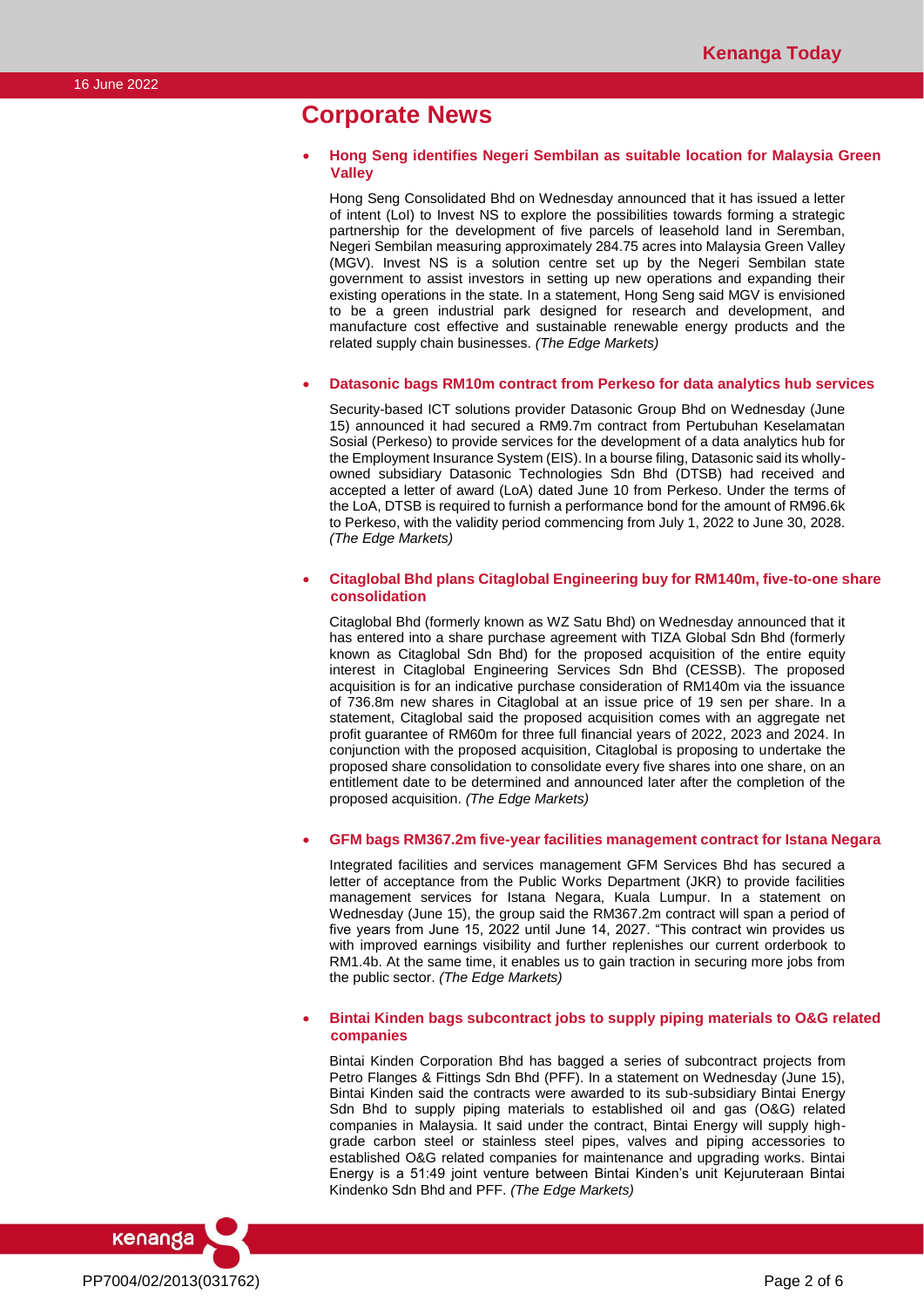## **Macro Bits**

### **Global**

**[IEA sees world oil supply struggling to meet demand in 2023](https://www.theedgemarkets.com/article/global-oil-demand-set-rise-2-new-high-2023-says-iea)** Global oil supply will struggle to meet rising demand next year, meaning consumers will continue to face tight fuel markets, the International Energy Agency (IEA) said in its first assessment of 2023. *(The Edge Markets)*

### **Malaysia**

⚫ **[Malaysia eases ban on exports of live premium chicken, says ministry](https://www.theedgemarkets.com/article/malaysia-eases-ban-exports-live-premium-chicken-says-ministry)** Malaysia partly eased a ban on chicken exports, allowing poultry importers to resume bringing live premium chickens. Exports of live coloured birds including kampung and black chicken, as well as all chicken-based products and parent stock day-old chicks are permitted, the Agriculture and Food Industries Ministry said in a statement on Wednesday (June 15). *(The Edge Markets)*

### **Asia Pacific**

- ⚫ **Exports slowed in May; trade surplus narrowed on palm oil export ban** Export growth moderated sharply in May (27.0% YoY; Apr: 47.8%), lower than market expectations (consensus: 38.7%). Exports forecast retained at 28.6% (2021: 41.9%) amid higher commodity prices. *(See Economic Viewpoint: Indonesia External Trade)*
- ⚫ **[China keeps medium-term policy rate unchanged for fifth straight month](https://www.theedgemarkets.com/article/china-keeps-mediumterm-policy-rate-unchanged-fifth-straight-month)** China's central bank kept its mediumterm policy rate unchanged for the fifth straight month as expected on Wednesday (June 15), with analysts saying the US Federal Reserve's (Fed) aggressive rate increases were forcing Beijing's hand. *(The Edge Markets)*
- ⚫ **[China's factories perk up, but weak consumption points to slow economic recovery](https://www.theedgemarkets.com/article/chinas-factories-perk-weak-consumption-points-slow-economic-recovery)** China's economy showed signs of recovery in May after slumping in the prior month as industrial production rose unexpectedly, but consumption was still weak and underlined the challenge for policymakers amid the persistent drag from strict Covid curbs. *(The Edge Markets)*
- ⚫ **[China May property sales fall at slower pace](https://www.theedgemarkets.com/article/china-may-property-sales-fall-slower-pace-policies-buoy-demand) as policies buoy demand** China's May property sales fell at a slower pace for the first time in three months, suggesting improved buyer sentiment in the sector after several easing measures taken by cities across the country to boost demand hit by COVID-19 curbs. *(The Edge Markets)*
- ⚫ **[Thai Government at odds with Central Bank over raising rates](https://www.theedgemarkets.com/article/thai-government-odds-central-bank-over-raising-rates)** Thailand's government leaders are publicly making a case for keeping interest rates lower for longer, a call that's putting them at odds with the nation's monetary policy makers who are keen to raise borrowing costs sooner to keep inflation from overheating. *(The Edge Markets)*
- ⚫ **[Japan govt hopes BOJ takes 'necessary' action on yen, inflation](https://www.theedgemarkets.com/article/japan-govt-hopes-boj-takes-necessary-action-yen-inflation)** Japan's government hopes the central bank will take "necessary measures appropriately" in light of the yen's recent sharp falls and rising cost of living, Chief Cabinet Secretary Hirokazu Matsuno said on Wednesday (June 15). *(The Edge Markets)*

### **Americas**

- ⚫ **Hikes rate by 75 bps, sees key rate topping 3.0% in 2022 with more hikes in 2023 before rate cuts in 2024**  Ending weeks of speculation, the Federal Reserve raised its key policy rate by 75 basis points (bps), the biggest hike since 1994, bringing the federal funds target rate range to 1.50%-1.75% (prev: 0.75%-1.00%). *(See Economic Viewpoint: US FOMC Meeting)*
- ⚫ **[U.S. retail sales post first decline in five months as inflation bites](https://www.reuters.com/markets/us/us-retail-sales-unexpectedly-fall-may-2022-06-15/)** U.S. retail sales unexpectedly fell in May as motor vehicle purchases declined amid rampant shortages, and record high gasoline prices pulled spending away from other goods. *(Reuters)*
- **[U.S. import prices increase solidly in May](https://www.reuters.com/markets/us/us-import-prices-increase-solidly-may-2022-06-15/)** U.S. import prices increased solidly in May amid higher prices for petroleum products, but there were tentative signs of some moderation in underlying imported inflation pressures. *(Reuters)*
- **[U.S. mortgage interest rates jump to highest level since 2008](https://www.reuters.com/markets/europe/us-mortgage-interest-rates-jump-highest-level-since-2008-2022-06-15/)** The average interest rate on the most popular U.S. home loan climbed to its highest level since the 2008 financial crisis and purchase applications were down more than 15.0% from last year, Mortgage Bankers Association (MBA) data showed on Wednesday. *(Reuters)*

### **Europe**

- ⚫ **[ECB to devise new tool to help indebted euro zone members](https://www.reuters.com/markets/europe/ecb-devise-new-tool-help-indebted-euro-zone-members-2022-06-15/)** The European Central Bank will skew reinvestments of maturing debt to help more indebted members and will devise a new instrument to stop fragmentation, seeking to temper a market rout that has fanned fears a new debt crisis. *(Reuters)*
- ⚫ **[Euro zone trade deficit almost doubles in April](https://www.reuters.com/article/eurozone-economy-industrialoutput-trade/euro-zone-trade-deficit-almost-doubles-in-april-idUSKBN2NW0OT)** The euro zone's trade deficit almost doubled in April from the previous month after an already record expansion in March, and industrial production increased over the same period on the month, official data showed on Wednesday. *(Reuters)*

kenanga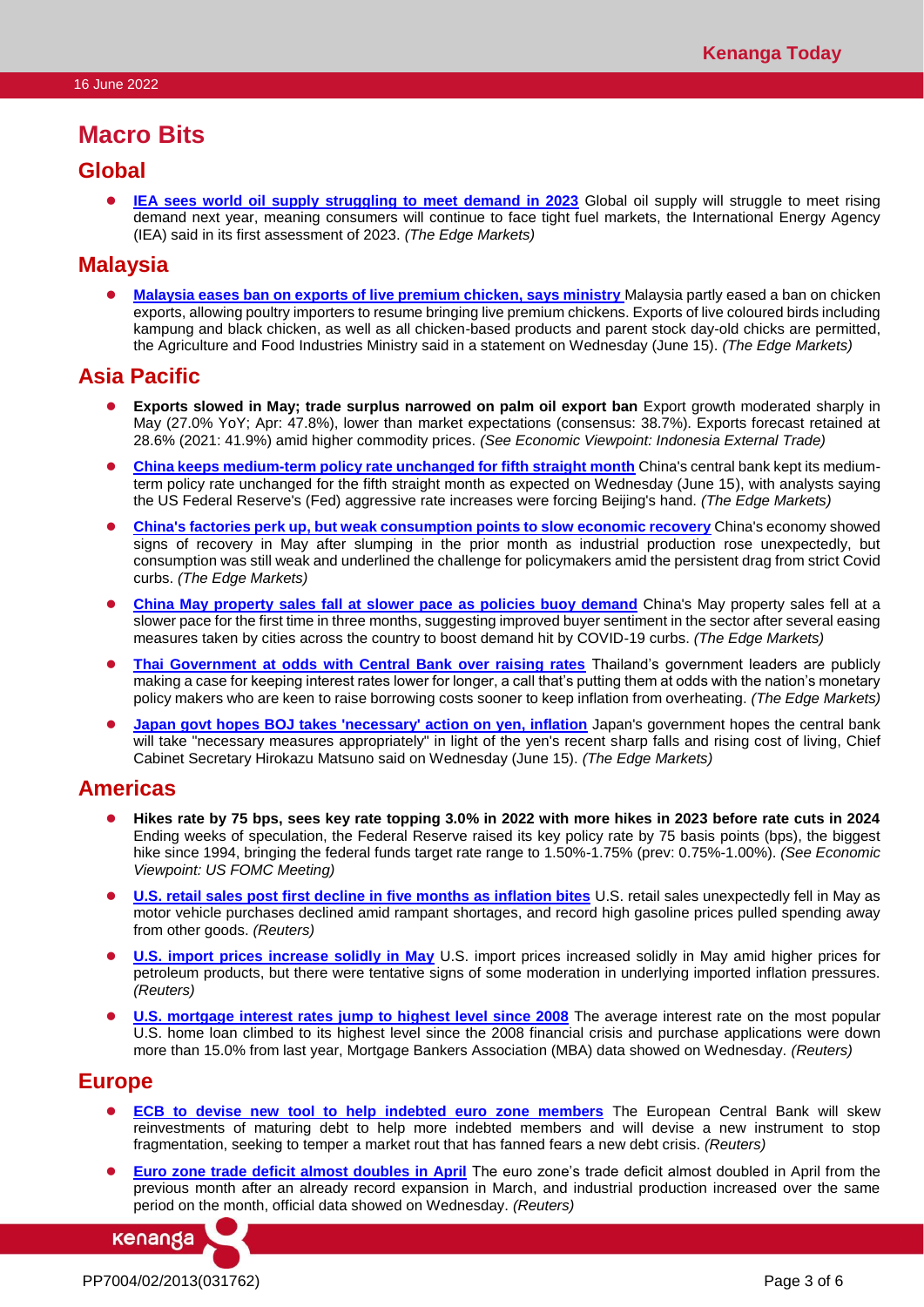### 16 June 2022

## **List of Oversold Stocks (14-Day RSI<30-mark)**

| LIJL VI<br><b>UVULJUIM</b><br><b>OLUUNJ</b> | $1 + D$           | וואווו טטרוטוו |        |               |                |
|---------------------------------------------|-------------------|----------------|--------|---------------|----------------|
| <b>NAME*</b>                                | <b>LAST PRICE</b> | <b>RSI 14D</b> | RSI 9D | <b>RSI 3D</b> | <b>LOW 30D</b> |
| RANHILL UTILITIES BHD                       | 0.400             | 9.32           | 4.94   | 0.41          | 0.395          |
| <b>HARTALEGA HOLDINGS BHD</b>               | 2.980             | 12.88          | 8.53   | 1.36          | 2.950          |
| HUP SENG INDUSTRIES BHD                     | 0.765             | 17.62          | 11.32  | 2.33          | 0.765          |
| <b>BOILERMECH HOLDINGS BERHAD</b>           | 0.820             | 18.26          | 13.03  | 3.92          | 0.815          |
| JF TECHNOLOGY BHD                           | 0.685             | 18.69          | 14.62  | 4.11          | 0.680          |
| ANN JOO RESOURCES BHD                       | 1.190             | 19.34          | 13.75  | 2.46          | 1.160          |
| <b>IRIS CORP BHD</b>                        | 0.135             | 19.45          | 12.87  | 2.21          | 0.130          |
| FORMOSA PROSONIC INDS BHD                   | 2.850             | 21.10          | 12.84  | 0.61          | 2.810          |
| CB INDUSTRIAL PRODUCT HLDG                  | 1.280             | 21.33          | 12.54  | 0.46          | 1.260          |
| HUME CEMENT INDUSTRIES BHD                  | 1.010             | 21.46          | 13.94  | 4.43          | 1.000          |
| MALAYSIA SMELTING CORP BHD                  | 2.500             | 21.48          | 17.29  | 9.94          | 2.480          |
| <b>MUDA HOLDINGS BERHAD</b>                 | 1.990             | 21.62          | 17.35  | 8.05          | 1.990          |
| MALAYSIAN BULK CARRIERS BHD                 | 0.385             | 21.68          | 15.40  | 3.65          | 0.385          |
| SARAWAK PLANTATION BHD                      | 2.300             | 21.78          | 16.38  | 11.69         | 2.280          |
| <b>COMFORT GLOVE BHD</b>                    | 0.590             | 21.82          | 16.87  | 11.17         | 0.570          |
| PHARMANIAGA BERHAD                          | 0.615             | 22.22          | 17.92  | 7.44          | 0.600          |
| <b>KESM INDUSTRIES BHD</b>                  | 7.020             | 23.57          | 19.14  | 7.42          | 7.000          |
| <b>GENTING PLANTATIONS BHD</b>              | 6.920             | 24.93          | 20.36  | 17.27         | 6.900          |
| <b>CRESCENDO CORPORATION BHD</b>            | 1.090             | 25.15          | 17.83  | 3.05          | 1.000          |
| <b>JAYA TIASA HOLDINGS BHD</b>              | 0.675             | 25.89          | 22.89  | 25.62         | 0.650          |
| <b>HIAP TECK VENTURE BHD</b>                | 0.305             | 25.94          | 22.78  | 15.76         | 0.295          |
| GUOCOLAND MALAYSIA BHD                      | 0.645             | 26.14          | 18.28  | 8.96          | 0.605          |
| TA ANN HOLDINGS BERHAD                      | 4.480             | 26.39          | 19.53  | 4.26          | 4.390          |
| EVERGREEN FIBREBOARD BHD                    | 0.510             | 26.68          | 19.48  | 3.91          | 0.495          |
| LUXCHEM CORP BHD                            | 0.605             | 26.75          | 21.74  | 6.98          | 0.600          |
| <b>KRETAM HOLDINGS BHD</b>                  | 0.520             | 26.76          | 21.72  | 19.25         | 0.505          |
| <b>ELSOFT RESEARCH BHD</b>                  | 0.680             | 27.17          | 25.86  | 24.11         | 0.675          |
| POS MALAYSIA BERHAD                         | 0.575             | 27.27          | 18.37  | 1.72          | 0.560          |
| <b>EKOVEST BHD</b>                          | 0.385             | 27.40          | 20.23  | 3.68          | 0.380          |
| JCY INTERNATIONAL BHD                       | 0.190             | 27.43          | 26.26  | 22.18         | 0.190          |
| <b>SCICOM (MSC) BHD</b>                     | 1.060             | 27.51          | 21.69  | 5.99          | 1.030          |
| SUPERMAX CORP BHD                           | 0.910             | 27.56          | 21.76  | 6.44          | 0.890          |
| <b>KUB MALAYSIA BHD</b>                     | 0.540             | 27.60          | 20.83  | 5.21          | 0.535          |
| FGV HOLDINGS BHD                            | 1.590             | 27.81          | 23.78  | 15.90         | 1.580          |
| <b>MEDIA PRIMA BHD</b>                      | 0.450             | 28.01          | 22.37  | 6.13          | 0.435          |
| SARAWAK OIL PALMS BERHAD                    | 4.790             | 28.50          | 22.23  | 20.47         | 4.630          |
| INNOPRISE PLANTATIONS BHD                   | 1.560             | 28.86          | 23.36  | 16.87         | 1.510          |
| <b>RIMBUNAN SAWIT BHD</b>                   | 0.205             | 28.91          | 23.03  | 9.77          | 0.195          |
| AMANAHRAYA REIT                             | 0.640             | 29.28          | 24.06  | 5.90          | 0.635          |
| <b>TDM BHD</b>                              | 0.240             | 29.30          | 25.40  | 18.53         | 0.240          |
| SOUTHERN STEEL BERHAD                       | 0.665             | 29.31          | 25.65  | 16.00         | 0.660          |
| <b>DRB-HICOM BHD</b>                        | 1.150             | 29.31          | 27.94  | 38.10         | 1.110          |
| DAGANG NEXCHANGE BHD                        | 0.875             | 29.48          | 21.39  | 6.68          | 0.860          |
| <b>BAHVEST RESOURCES BHD</b>                | 0.325             | 29.96          | 26.95  | 23.60         | 0.315          |

*\*Only for stocks with market cap >RM300m Source: Bloomberg*

# **List of Overbought Stocks (14-Day RSI>70-mark)**

| <b>NAME*</b>                                         | <b>AST PRICE</b> | จรเ<br><b>14D</b> | RSI 9D | RSI 3D | HIGH 30D |
|------------------------------------------------------|------------------|-------------------|--------|--------|----------|
| BREM HOLDING BHD                                     | .190             | 87.46             | 97.04  | 100.00 | .200     |
| CHIN TECK PLANTATIONS BHD                            | 9.930            | 80.29             | 80.51  | 63.83  | 10.000   |
| COCOALAND HOLDINGS BHD                               | .470             | 78.17             | 86.09  | 98.94  | .470     |
| *Only for stocks with market can $\mathcal{R}$ M300m |                  |                   |        |        |          |

*\*Only for stocks with market cap >RM300m Source: Bloomberg*

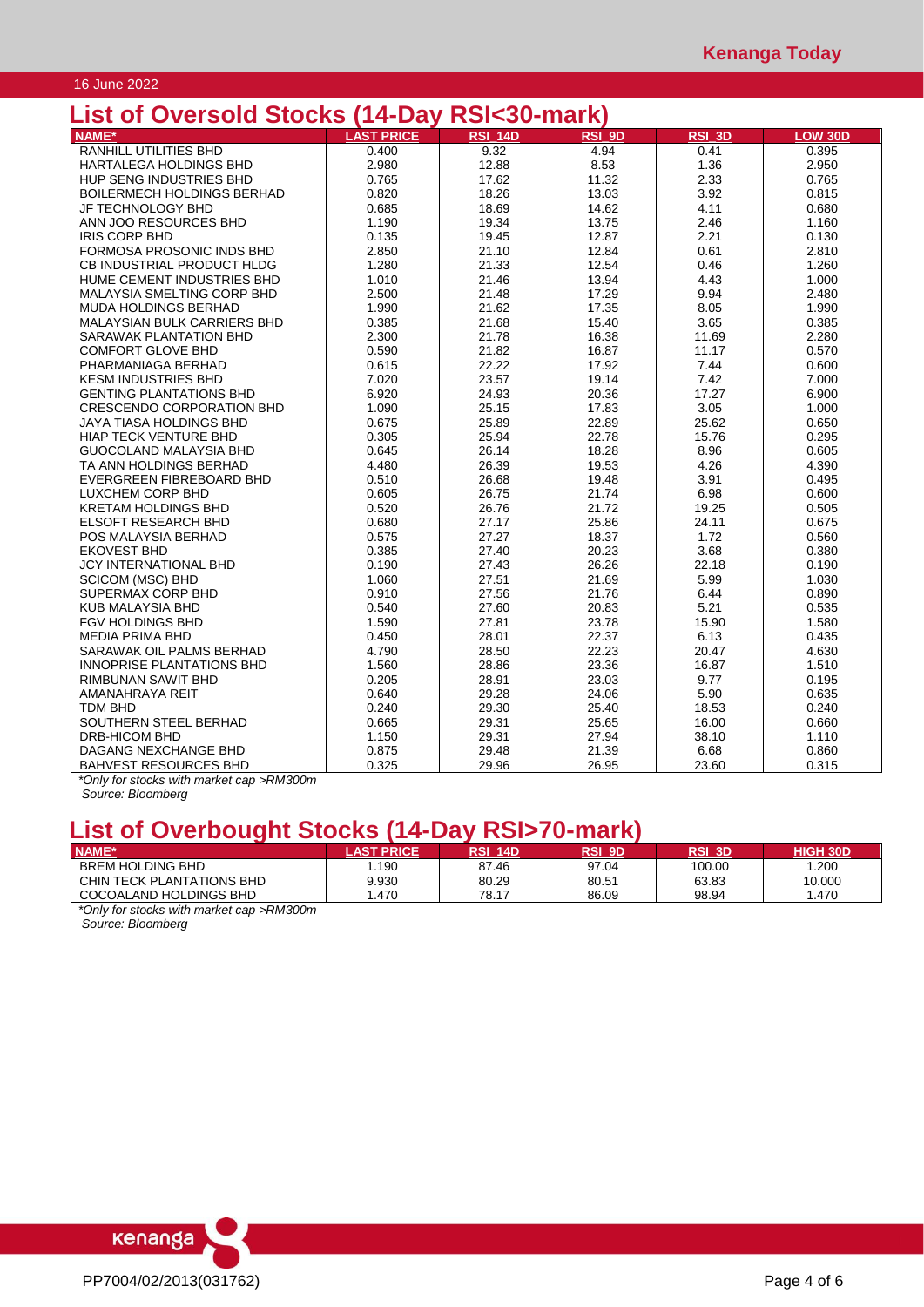## **List of Oversold Warrants (14-Day RSI<30-mark)**

| <b>NAME</b>                                                         | LAST<br><b>PRICE</b> | <b>RSI 14D</b> | RSI_9D | RSI_3D | <b>LOW 30D</b> | <b>EXPIRY</b><br><b>DATE</b> |
|---------------------------------------------------------------------|----------------------|----------------|--------|--------|----------------|------------------------------|
| STRAITS ENERGY RESOURCES BHD-WA                                     | 0.015                | 7.71           | 3.04   | 0.01   | 0.010          | 10/8/2022                    |
| DAGANG NEXCHANGE BHD-CX                                             | 0.065                | 10.84          | 7.01   | 0.63   | 0.060          | 24/11/2022                   |
| CAHYA MATA SARAWAK BHD-C32                                          | 0.005                | 13.00          | 5.20   | 0.00   | 0.005          | 28/6/2022                    |
| TOP GLOVE CORP BHD-P                                                | 0.035                | 15.24          | 10.83  | 6.97   | 0.035          | 30/11/2022                   |
| ECO WORLD DEVELOPMENT GROUP<br>BHD-WB                               | 0.095                | 19.00          | 19.83  | 4.26   | 0.095          | 12/4/2029                    |
| TA WIN HOLDINGS BHD-WB                                              | 0.030                | 19.77          | 11.01  | 0.15   | 0.025          | 19/8/2024                    |
| COUNTRY HEIGHTS HOLDINGS BHD-WB                                     | 0.080                | 20.17          | 12.72  | 0.61   | 0.080          | 20/12/2023                   |
| <b>WIDAD GROUP BHD-WA</b>                                           | 0.065                | 21.11          | 15.18  | 1.13   | 0.055          | 5/8/2023                     |
| TSH RESOURCES BHD-CV                                                | 0.015                | 22.42          | 15.68  | 3.95   | 0.015          | 18/11/2022                   |
| DAGANG NEXCHANGE BHD-CN                                             | 0.085                | 22.64          | 13.12  | 1.08   | 0.085          | 30/8/2022                    |
| MALAYSIA SMELTING CORP BHD-CC                                       | 0.010                | 24.18          | 18.98  | 13.86  | 0.010          | 11/11/2022                   |
| FTSE BURSA MALAYSIA KLCI INDEX -<br>KUALA LUMPUR COMPOSITE INDEX-FI | 0.025                | 24.66          | 23.29  | 9.27   | 0.020          | 30/8/2022                    |
| DAGANG NEXCHANGE BHD-CS                                             | 0.010                | 24.74          | 22.31  | 7.84   | 0.010          | 30/9/2022                    |
| DAGANG NEXCHANGE BHD-CM                                             | 0.055                | 24.98          | 15.40  | 0.48   | 0.050          | 30/8/2022                    |
| <b>VERTICE BHD-WA</b>                                               | 0.025                | 25.57          | 22.93  | 35.02  | 0.015          | 31/3/2024                    |
| <b>ENGTEX GROUP BHD-WB</b>                                          | 0.165                | 26.69          | 21.06  | 7.10   | 0.150          | 4/9/2026                     |
| DATASONIC GROUP BHD-WA                                              | 0.110                | 26.74          | 18.39  | 2.84   | 0.105          | 5/7/2023                     |
| DYNACIATE GROUP BHD-WA                                              | 0.025                | 27.17          | 23.24  | 23.63  | 0.020          | 26/12/2023                   |
| MALAYSIA STEEL WORKS KL BHD-WB                                      | 0.085                | 27.19          | 19.42  | 3.31   | 0.080          | 21/10/2026                   |
| HANG SENG INDEX-QQ                                                  | 0.005                | 27.31          | 23.47  | 8.01   | 0.005          | 29/6/2022                    |
| TAFI INDUSTRIES BHD-WA                                              | 0.110                | 27.80          | 27.73  | 40.11  | 0.090          | 15/2/2027                    |
| MY EG SERVICES BHD-U                                                | 0.080                | 28.24          | 26.24  | 11.99  | 0.080          | 30/12/2022                   |
| HENGYUAN REFINING CO BHD-C28                                        | 0.035                | 28.85          | 25.93  | 14.56  | 0.035          | 30/11/2022                   |
| FTSE BURSA MALAYSIA KLCI INDEX -<br>KUALA LUMPUR COMPOSITE INDEX-FD | 0.010                | 29.19          | 23.22  | 14.97  | 0.010          | 30/6/2022                    |
| <b>HOMERITZ CORP BHD-WB</b>                                         | 0.045                | 29.27          | 23.86  | 10.88  | 0.035          | 3/7/2022                     |
| DAGANG NEXCHANGE BHD-CV                                             | 0.085                | 29.33          | 19.16  | 1.05   | 0.085          | 18/11/2022                   |
| VIZIONE HOLDINGS BHD-WD                                             | 0.005                | 29.42          | 16.60  | 0.11   | 0.005          | 24/8/2023                    |

*Source: Bloomberg*

*This section is intentionally left blank*